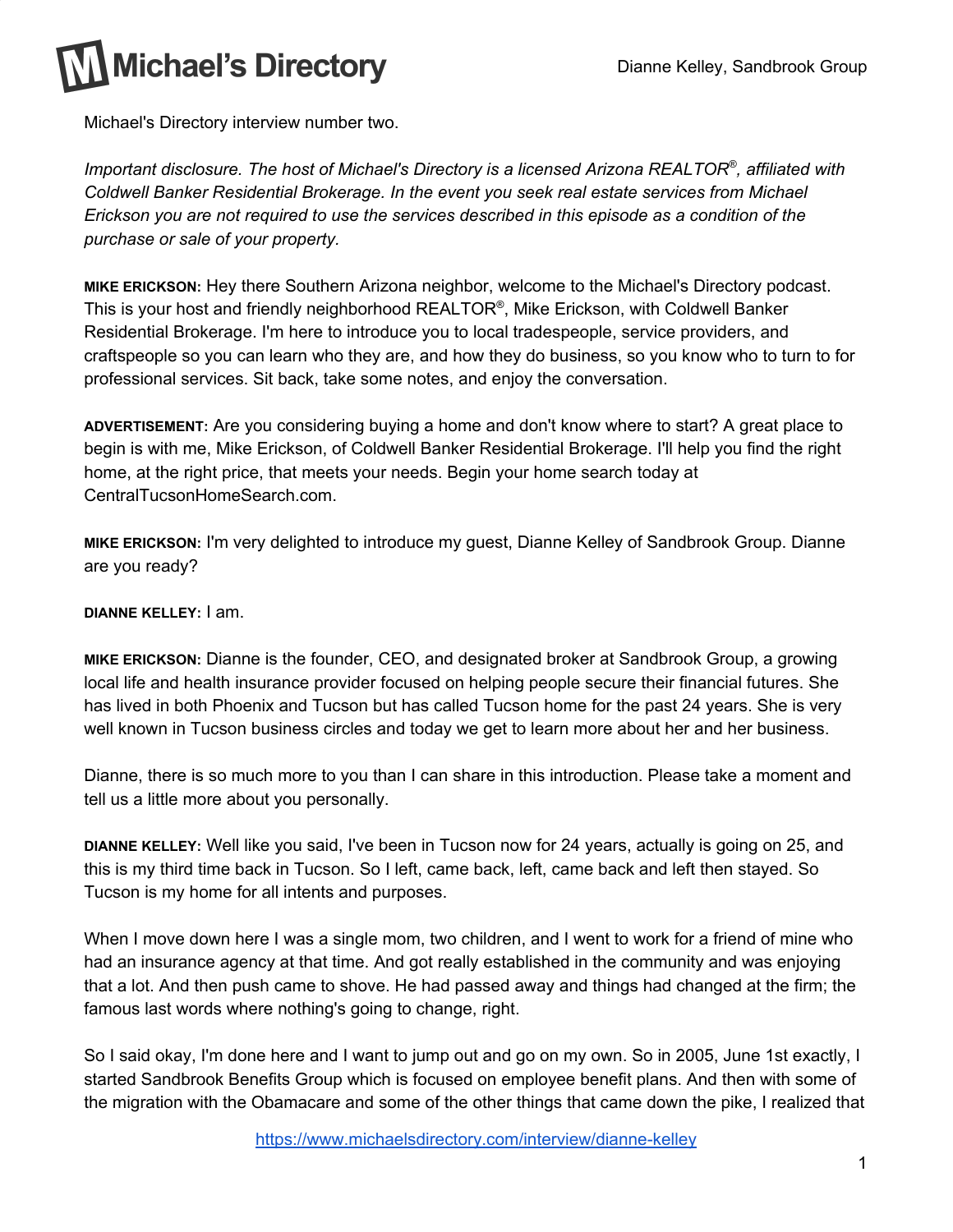I needed to expand my services to reach my target audience and to help my clients more. So I established Sandbrook Benefits Group on June 1st of 2005 and we have a since migrated into business consulting for small and medium businesses as well. So that's it in kinda nutshell as far as the change over from our original focus which is simply on employee benefits to actually helping business owners.

**MIKE ERICKSON:** So Dianne, would you say that you're an insurance agent or a consultant or something else?

**DIANNE KELLEY:** Right, and that is our focus is to make sure our business clients are protected. Not only legally but financially in the financial tools that we use our insurance based tools. In most cases, however, there are a lot of other things that a business owner needs to be considering to make sure their businesses are running smoothly and all their holes are covered. And that could include employee issues, it could include some legal things, it could included HR, it could include their payroll system and how that's working, it could even include IT security.

So we are a insurance broker, we are independent, we're not tied to any one particular insurance company, per se. Which I like doing.

But we also have a lot of other services available for our clients. Again, to help them make sure that their businesses continue, if that business owner gets sick hurt or, heaven forbid die, what happens to that business. So, we're really, I'd call it, I guess, to use the term holistic, we look at the big picture. We look at all the moving parts and if we don't have the resources we go out and find that for the client and then bring it to the floor so that they have everything that they need to function.

**MIKE ERICKSON:** Well that's a whole lot more than just an insurance agency, Dianne, but how did you get started in the industry?

**DIANNE KELLEY:** Oh that's really easy. I was actually very young and very green and looking for a new job. And a one of the opportunities was with a life insurance agency that functioned out of Tempe, Arizona. That's not where they were headquartered but that's where the district office was and I was living up there at the time. So I got hired on as their office manager to, I think it was, five busy agents up there. And about six months into the job I decided I was on the wrong side of the desk. I was doing all the work, they were having all the fun, getting all the money.

So I started just reading everything I could possibly on the industry in the life insurance industry. At that time I wasn't in in the health insurance arena yet. And gobbling it up, learning everything I could, and finally I decided it was time to jump ship. And I messaged the general agency, the gentleman who is in charge time, I sent him an eight-page letter which basically wood looking back was a business plan. This is why I want to do it, this is how I want to do it, and all the details. And he didn't even give me the courtesy of a return phone call. Nothing. OK. Crickets as they say. So I finally mustered up the courage to call him because I was very young, I think I was 23 at the time, and call him and said you know did you get my letter? And he said, yes I did. And I said and? And these were his words, he says, "there's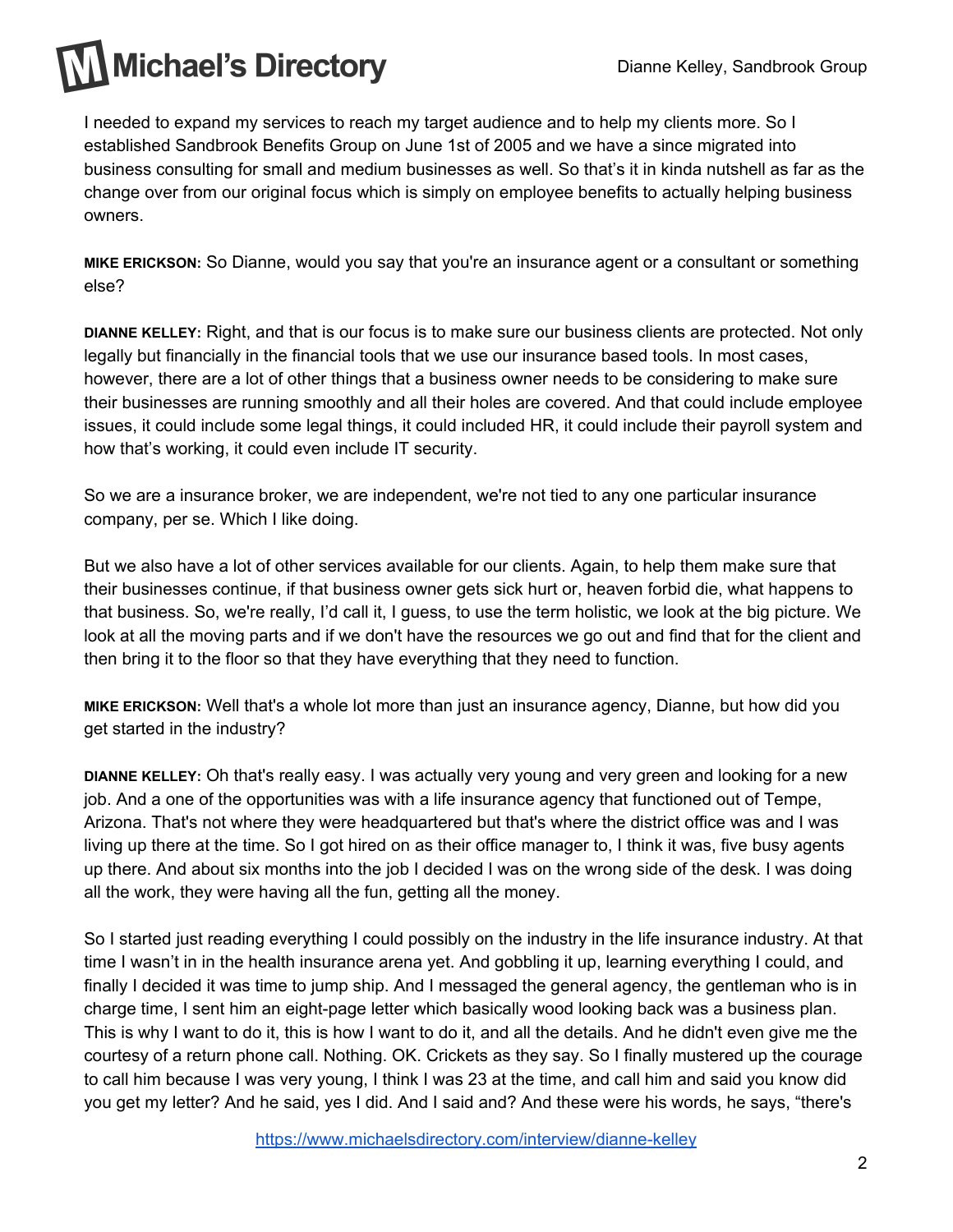no room for women in sales in my industry." And I was, I was floored. I'd never heard that before. I thought, what are you talkin' about?

So, long story short, I lost my job over it. And had to go take another job in the interim while I was studying for my insurance exam. But that was quite a few years ago. I got hired on by another company that was much more respectable to women. And treated me like gold. I was the only woman in the agency for many, many years. There a couple women who came in along the way but they left pretty quickly. There's a pretty high attrition rate in the industry unfortunately. But I stuck it out and like I said I have my own organization and I'm enjoying it. So that's kind a little bit of the history, but yeah, it was it was pretty shocking at the time.

**MIKE ERICKSON:** Dianne let's go back to that eight-page letter that you wrote, pretty much that business plan. In that business plan you pretty much laid out why you want to be there. Can you share why you do what you do today?

**DIANNE KELLEY:** I love working with my clients and I was working very closely with the clients of these other agents and enjoy the talks and helping them and making sure that they got what they needed in the service arena. So I thought, well why not do the sale. I love the flexibility of the job where I could make my own hours. I was looking forward at the time to having a family at some time and thought the flexibility would be great while I was raising my children. I also like the fact that they're making good money. I saw what they're making and thought, I can do that. It was commission-based. That was a little bit scary but I thought, well, I can do this.

So I guess I had the mindset at that time that this is what I want to do and even with the obstacle foot in front of me, of not being able to get him with the company that I was working for it the time, I still kept pushing through until I got where I wanted to go. And I think that's really important anybody in life's lessons. That if you have your big vision and you have your why that there should be nothing stopping you and there's always a way to push through and get where you need to go.

**MIKE ERICKSON:** Thank you Dianne. Well let's turn our attention over to Sandbrook Group. You travel around going to network meetings, you're contacting new customers all the time. How do you introduce Sandbrook Group to these people?

**DIANNE KELLEY:** We have focused, and will continue to focus, on the small to medium businesses. We feel that they're largely overlooked, not just in our market, butt overall. The broker houses, the big brokerage houses will go after, what we called the whales. They want to go after the employers with thousand or more employees or 500 or more employees. And the small to medium-sized business owners are really the ones who need the most hand holding because again they're running their business.

They do their business, they don't think about these things on a daily basis that they need to do in order to make their business continue to work. Or in the event of it, like I said, a sickness or an accident or, for heaven sake, a death of the owner or one of the owners. It can jeopardize that entire business. So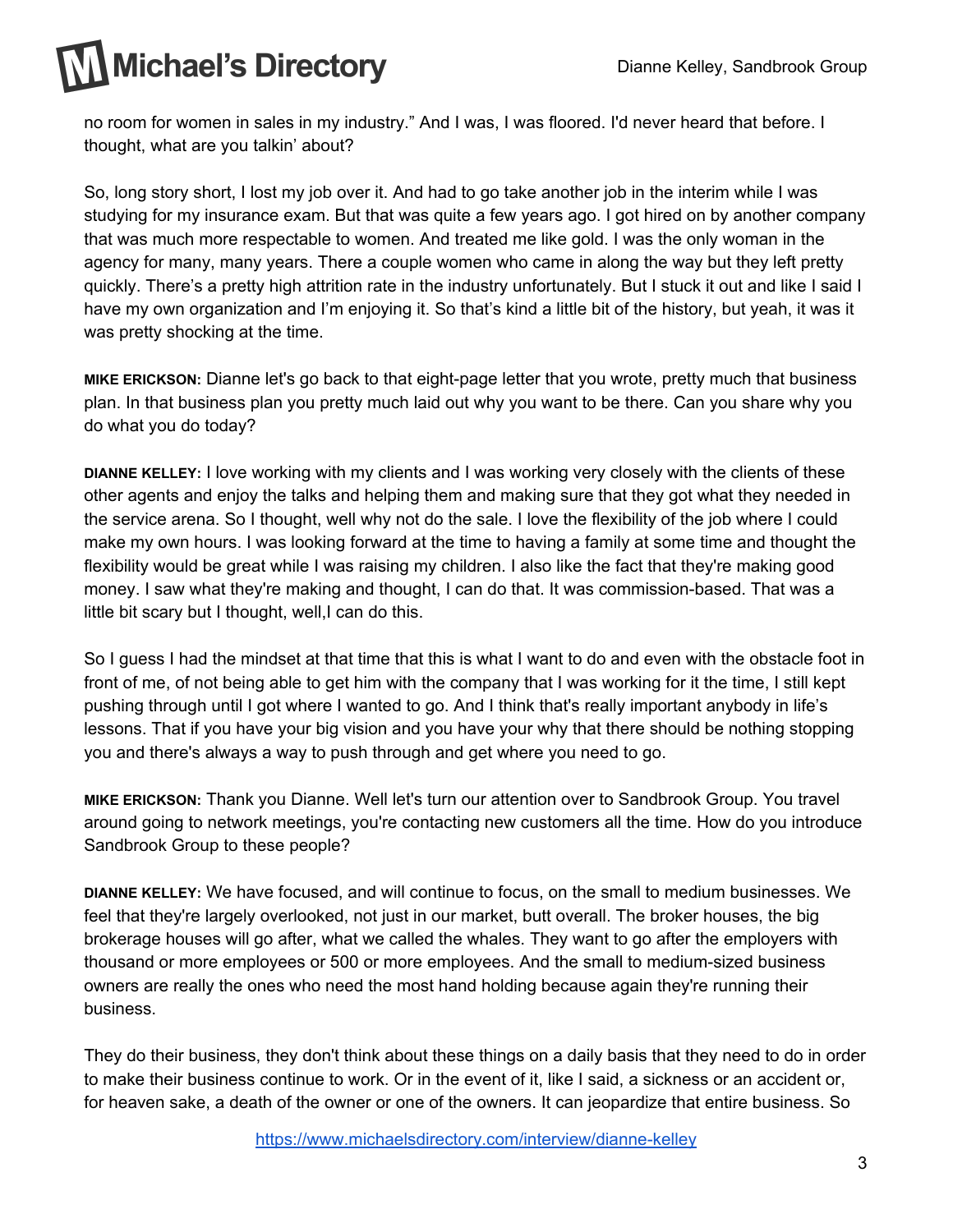what we try to do, is focus on the small/medium business and our specialty is family-owned businesses and closely held corporations. A closely held company's where that business owner is as involved in the day-to-day operations of that business. They're not sitting back at their desk and having all the worker bees work. They're actually involved in the business and they're the ones who especially need our help.

**MIKE ERICKSON:** So what services do you offer small and medium-sized businesses?

**DIANNE KELLEY:** Well like I said, we started focusing first of all on the employee benefit aspect. Most employers, even though they're not required to offer health insurance to employees if they have less than 50 employees, still like to provide that benefit for their employees so we can certainly help him with all the tools and the quoting and finding an appropriate plan for them to offer to their employees. Which improves their retention rate. That's a start.

But anytime with the business owner really wants to know what happens if I get sick or I get hurt? How am I going to continue my business? And there are a lot of different insurance programs that we offer that they may not even be aware of. For instance, I did a large event last summer over in California and a, well she's a chiropractor, came up to me and she says, "This almost happened to me last year." I said what happened? And she said, "I got double pneumonia and I was out of work for over eight weeks and I almost lost my practice." And I said to her, did you know that there is a disability overhead plan that you can purchase that will not only pay your overhead when you're sick or hurt, which means you can keep your doors open, but it would have also have compensated her to hire another chiropractor to come and take care of her patients while she was off. And she shocked. She says, "I had no idea that even existed."

So those are the types of questions we have for the business owner. If you get sick or hurt, who's going to run the show? What's your involvement in your business on a daily basis? Do you have a back-up plan? Do you have somebody in your organization who could pick up if you weren't there? What if you woke up one morning and you could not get to that office on an extended basis? What would happen to your business? Um, someday they're going to exit their business. It's either voluntary or involuntary. Either way they need to have a plan.

**MIKE ERICKSON:** Well Dianne, one of the things I love about real estate, is sitting down and planning with a client. And like you said, consultations are a big part of your business. Can you share a little bit more on how you consult with small and medium-sized business owners?

**DIANNE KELLEY:** Right, and we are very consultive. We have a lot of questions that we ask the business owner and many times even doing a presentation I'll ask some of these leading questions and people from the audience will just blanch and go 'oh my gosh I never thought about that before'.

Think about a contractor. So you have a small HVAC company for instance. And you have the owner who's also the licensed contractor. What happens to that business if that licensed contractor gets sick or hurt or dies? They've got the contract license. So you need to have a backup; you need to have a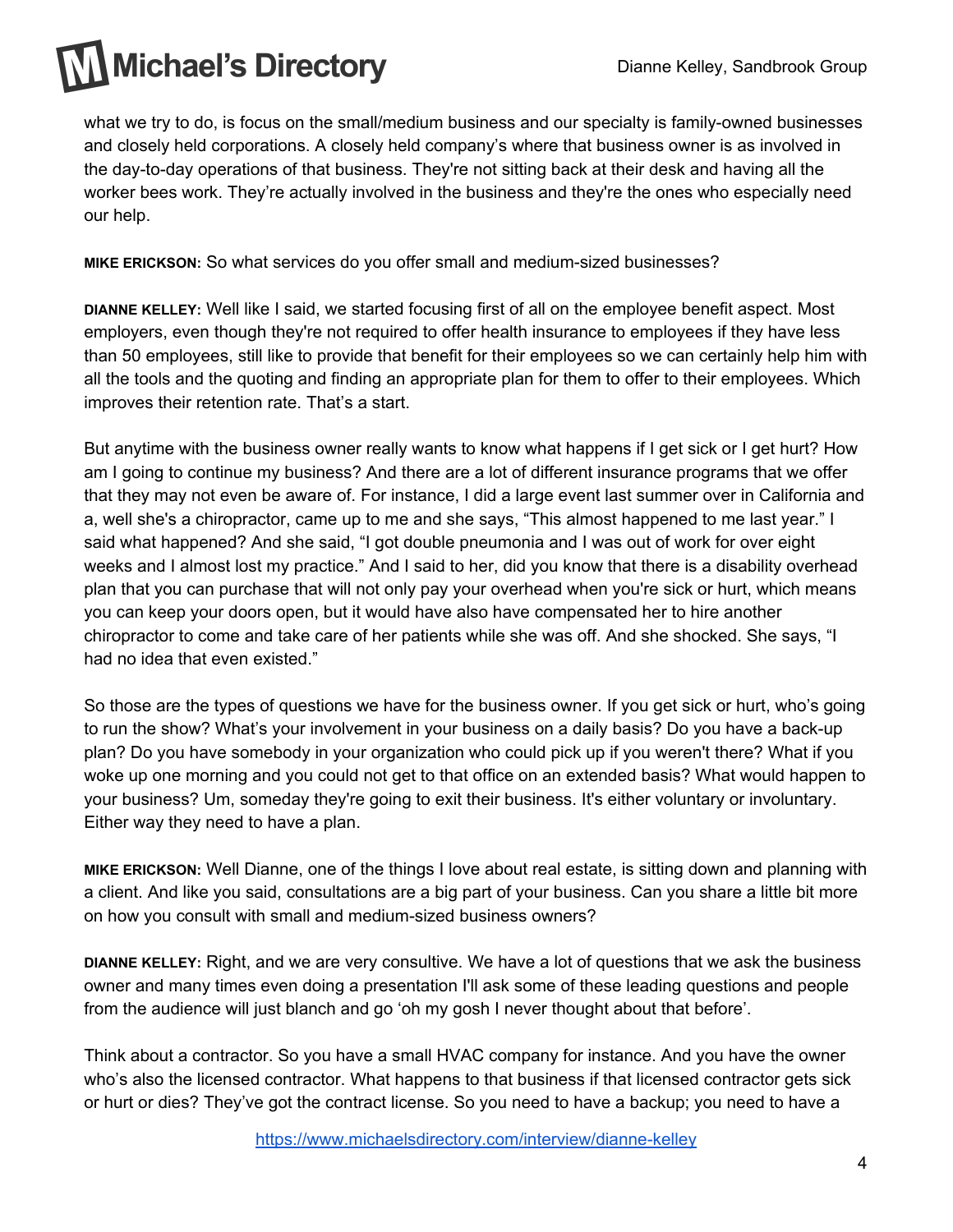plan to know that if something happens to that person you got somebody she's either already contracted or you have somebody in the industry that you can call who has a contractor's license. This is a really big issue.

I was talking to a small group, a breakfast meeting one time, and brought that up and there was a commercial carpet person in there and her husband is the contractor. And she said, "I never thought about that." You know, so these are the types of things that we bring up by asking the questions and then they figure out 'oh my goodness I do have a problem here' so that's pretty much what we like to do with the consulting.

**MIKE ERICKSON:** Alright Dianne, let's talk about your ideal customers. You've talked about working closely with small and medium-sized business owners but are there, is there anyway to break that down a little bit more?

**DIANNE KELLEY:** Absolutely so if they've been in business for a number of years I can always go in and find out that they neglected a lot of things. But even the new business owner needs to sit down and have that conversation with me. And what we do is pre-plan so maybe they're not ready for certain things at that particular point that they're going to need them at some point down the road if they are, in fact, going to grow their business which most of them hope to do.

So the ideal business owner would be anyone who's a sole proprietor, who has a LLC or subchapter S corporation. Sometimes there's more than one owner; that's also very important because they need to have a properly executed what's called buy-sell agreement. So if something happens to one of the partners the other partner can buy out their interest in that business and that's usually funded with life insurance, right? So they would buy out that particular partner's family, give them the money, buy out their share so they don't have to be in business with the spouse or the children of the partner who passed away. And now the business can continue. So those types of businesses who are in that very special niche where they have a risk that they may not have addressed are the perfect client for us.

On the other side we have a lot of baby boomer business owners who are looking to exit. They want to retire. Or maybe they're trying to get their business ready to sell it. There are certain steps that they have to take in order to get that business ready. And they can't just wake up in the morning go 'gee I think I'll sell my business today.' There are certain things that they need to do in order to get that prepared and make sure they can get the best possible price for the business.

So we work with business brokers, we work with CPAs, we work with attorneys. All these different components that they need to have in order to exit their business. And that's if it's a planned exit. And if it's an unplanned exit then we're back to the other issue.

**MIKE ERICKSON:** Well let's talk about your new clients; those who are coming to you for the first time. Do they typically come to you with a certain set of circumstances or a situation that is typical of most new clients?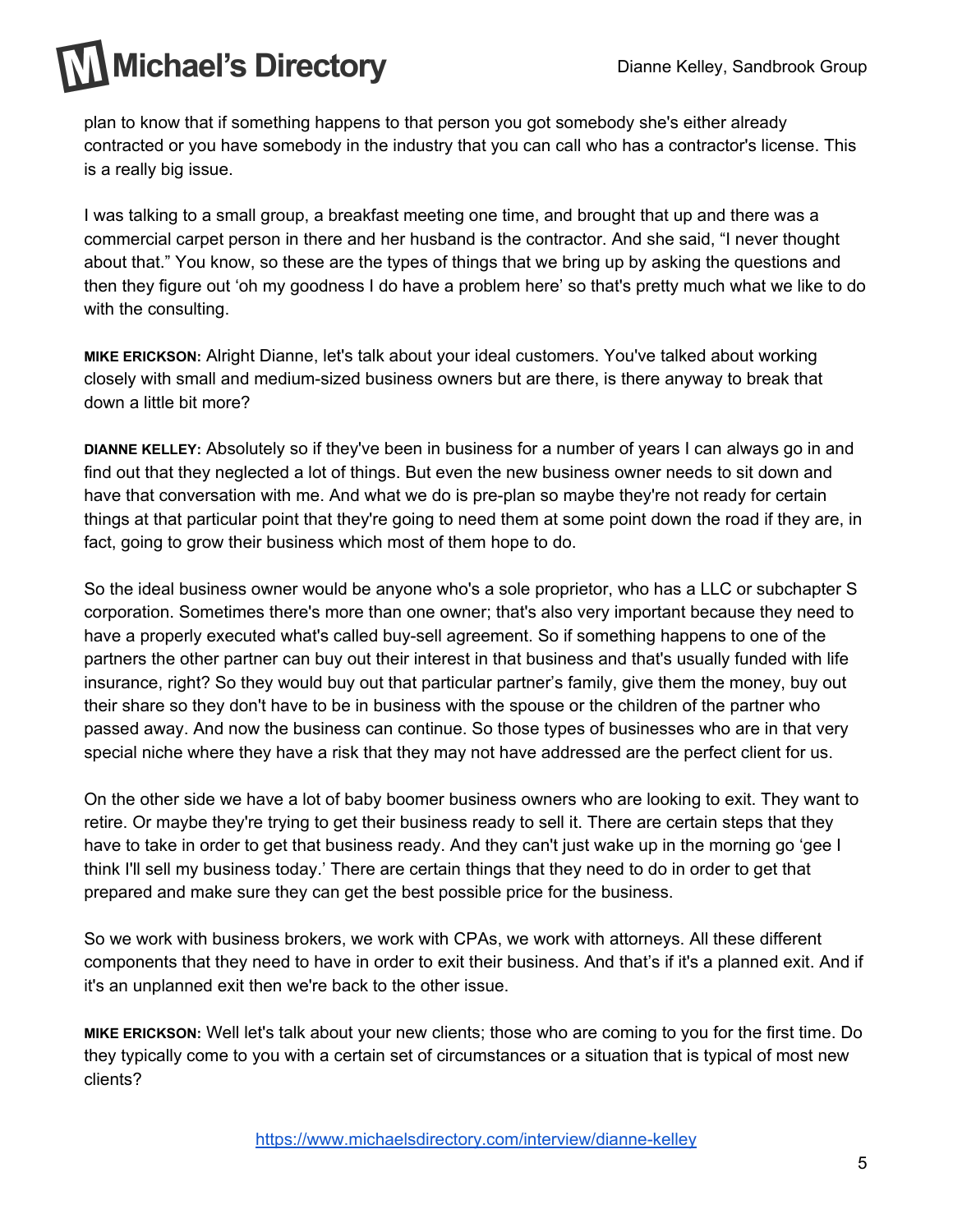

**DIANNE KELLEY:** Absolutely, well I'll use a recent situation. I had a gentleman get in touch with us, he happens to be a private investigator and somebody in his circle, in the private investigative realm got disabled. I don't know what the story was, if it was a cancer, or an accident or what, but his buddy had to shut down his business. And this man has several employees. Has an active business and he had no disability coverage. So he did come because he was made aware of that by somebody else. Now the sadder part is when when we have somebody come to us and they're the ones who are affected by a sickness or an illness or death and he didn't have the proper planning. Then it's a little bit harder. It's kind of like covering the accident after it already happened, right? It really is important to do the pre-planning and that's why I really wanted to do presentation. To get the word out there because people don't know what they don't know. And by thinking these things through and going, 'oh my goodness.' They may have the ah-ha before they actually get in a situation.

I had a contractor, roofing contractor. No, he was HVAC, HVAC contractor years ago who was up on his own roof to fix his own AC, fell off the roof. He is the only person there. Crawls to his truck. Got himself, somehow, I don't know how, to the hospital. Broke both legs and he almost lost his business. He was in surgery for the entire year, rehab, therapy, the whole bit. And he almost lost that business. He didn't quite lose it but it never recovered to where it was before. So I've seen these stories over the years.

There's another contractor, and contractors seem to be really vulnerable. But there's another contractor in our town where the owner actually died. And the only reason that company in exist today is because a year prior to that, he had taken out a million-dollar life insurance policy and that's what his family used to get somebody else contracted and keep that company running. And that company is still here 40 years later.

**MIKE ERICKSON:** Dianne would you share how a new client a new small business or medium-sized business owner gets started in the process of getting with you and finding out where they need to go from here?

**DIANNE KELLEY:** That's a really good question. I'm happy to do a complimentary 15-minute phone call and just ask some of these leading questions, get some input from you what keeps you awake at night. What type of concerns do you have? What's going on in your company that is a problem? And that way we usually uncover the most immediate issues for that business owner and their priorities might be very obvious and it may not be quite as obvious but again having that conversation usually open up that door.

And like I said I've done presentations at breakfast meetings and other meetings and just asking these leading questions and people in the audience will come up and say, 'oh my goodness I never thought about that' or 'yes we have this issue and I'd like some help with it.'

So it takes about a 15-minute conversation to uncover anything. And if we find some areas where we can be a service then we can go ahead and sign up for the consulting service.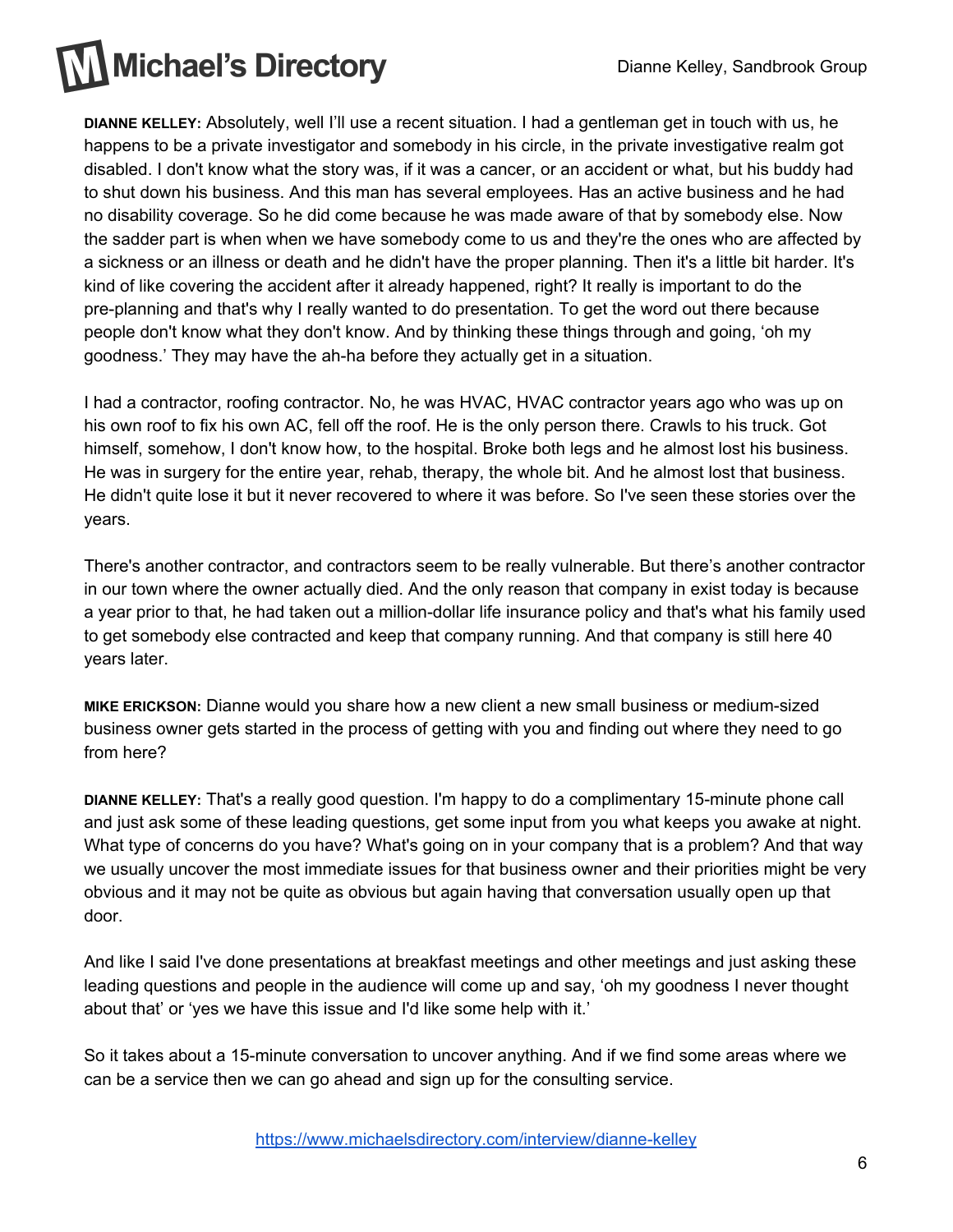We also have a business valuation. How many times do you talk to a business owner tells you that their business is their retirement plan? And the next question is, how much is your business worth? And they either pull something out of the blue sky that has no basis in reality or they look like a deer caught in headlights. And we can also do a business valuation for them. It's a soft valuation. It's not a market analysis of how much they can sell for. But it is a starting point for them to know what is my business actually worth today and that's a great start to.

**MIKE ERICKSON:** So Dianne, how can our listeners find you and connect with you?

**DIANNE KELLEY:** We have an office located on North Oracle Road, just north of River Road, nice little office there. Easy to get to regardless what side of town you're on. If you're a business owner and it's hard for you to get away during the day, I'm happy to come to you. Again, a phone conversation. We're all over social media. Got Facebook pages, I've got LinkedIn. I'm all over the place. We're members of the Tucson Metro Chamber, Marana Chamber, Better Business Bureau. So we're very very visible and anybody who would like to have a conversation I'm totally open for that 15-minutes phone call. And if we decide to go further than we can certainly discuss what your priorities are.

**MIKE ERICKSON:** Dianne, what is the best phone number to reach you at?

**DIANNE KELLEY:** The best phone number would be our main line which is 520-888-9649 and if you hit, dial number one you'll get my assistant Patty. Patty is awesome and she can get you on the calendar, she can answer some general questions, and she can schedule an appointment.

We also have our website which is sandbrookgroup.com and there's actually a scheduler on there along with the form that you can complete with your contact information and then we'll get back to you. So we have a lot of ways for you to get in touch with us.

**MIKE ERICKSON:** That about wraps it up for this episode. I want to thank you Dianne for generously sharing your time and expertise on the show. To learn more about Dianne and Sandbrook Group visit MichaelsDirectory.com and type Dianne Kelley that's Dianne Kelley in the search bar and her show notes will pop right up.

**ADVERTISEMENT:** Do you need to sell your home and don't know who to turn to? A great place to start is with me, Mike Erickson, of Coldwell Banker Residential Brokerage. I can help you sell your home for fair market value, in your time frame, with little hassle. Learn more at CentralTucsonHomeSearch.com.

**MIKE ERICKSON:** Thank you for tuning in. I hope you enjoyed the show and found it to be a valuable way to know who to turn to for professional services in Southern Arizona. If you'd like me to introduce you to Southern Arizona, visit MichaelsDirectory.com and click on the blue Contact Me button. I look forward to hearing from you. Have a great day.

*The thoughts, views, and information shared during this podcast episode do not constitute or imply the endorsement or the guarantee of any products, services, recommendations, claims, or information by*

<https://www.michaelsdirectory.com/interview/dianne-kelley>